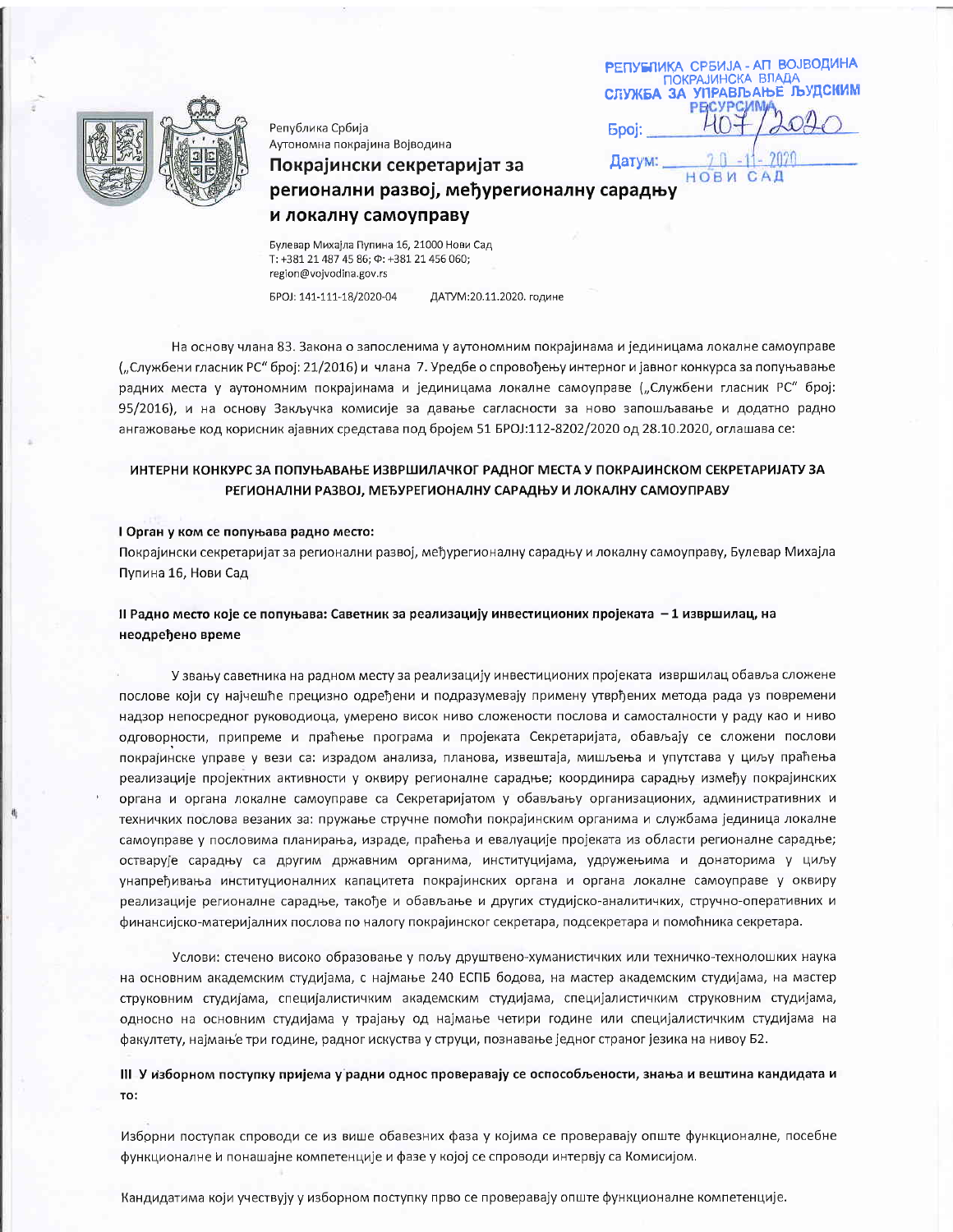У изборном поступку проверавају се следеће опште функционалне компетенције:

-"Организација и рад органа АП Војводине и државних органа РС" - провераваће се путем теста (писмено),

- "Дигитална писменост" - провераваће се путем теста (писмено),

- "Пословна комуникација" - провераваће се путем симулације (писмено).

- Познавање једног страног језика - провераваће се непосредно, кроз разговор са кандидатима.

Напомена: У погледу провере опште функционалне компетенције "Дигитална писменост", ако кандидат поседујете важећи сертификат, потврду или други одговарајући доказ о познавању рада на рачунару, на траженом нивоу и желите да на основу њега будете ослобођени тестирања компетенције – Дигитална писменост, неопходно је да уз пријавни образац доставите и тражени доказ у оригиналу или овереној фотокопији.

Комисија ће на основу приложеног доказа донети одлуку да ли може или не може да прихвати доказ који сте приложили уместо тестовне провере.

IV Провера посебних функционалних компетенција:

Након пријема извештаја о резултатима провере општих функционалних компетенција, међу кандидатима који су испунили мерила за проверу општих функционалних компетенција, врши се провера посебних функционалних компетенција, и то:

-Посебна функционална компетенција за област рада студијско-аналитички послови (прикупљање и обрада података из различитих извора укључујући способност критичког вредновања и анализирања доступних информација) - провераваће се писмено путем писане симулације;

-Посебна функционална компетенција за радно место – Прописи из области коју прописује Закон о запосленима у Аутономним покрајинама и јединицама локалне самоуправе, Закон о локалној самоуправи, Покрајинска скупштинска одлука о Покрајинској управи, Покрајинска скупштинска одлука о Покрајинској влади и познавање организације покрајинске управе – провераваће се писмено путем писане симулације;

-Посебно ужа функционална компетенција за радно место - Писање и имплементација пројеката по ЕУ стандардима провераваће се писмено путем писане симулације.

V Понашајне компетенције (управљање информацијама, управљање задацима и остваривање резултата, оријентација ка учењу и променама, изградња и одржавање професионалних односа, савесност, посвећеност и интегритет), провераваће се путем интервјуа базираном на компетенцијама (усмено).

VI Процена мотивације за рад на радном месту и прихватање вредности државних органа провераваће се путем интервјуа са Комисијом (усмено).

- Знање из области коју прописује Закон о запосленима у Аутономним покрајинама и јединицама локалне самоуправе, Закон о локалној самоуправи, Покрајинска скупштинска одлука о Покрајинској управи, Покрајинска скупштинска одлука о Покрајинској влади, Писање и имплементација пројеката по ЕУ стандардима и познавање организације покрајинске управе - провераваће се писменим путем;

- Познавање рада на рачунару - увидом у приложени доказ уколико кандидат поседује доказ о познавању рада на рачунару (уверење, сертификат, потврда и сл.), а уколико кандидат не поседује, провера познавања рада на рачунару извршиће се писменим путем;

- Вештине руковођења и вештине комуникације - непосредно, кроз разговор са кандидатима;

-Познавање једног страног језика - непосредно, кроз разговор са кандидатима.

VII Место рада: Нови Сад, Булевар Михајла Пупина 16.

V Рок за подношење пријаве на интерни конкурс: рок за подношење пријава је 8 дана и почиње да тече наредног дана од дана када је интерни конкурс оглашен на огласној табли у седишту аутономне покрајине, односно рок за подношење пријава почиње 23.11.2020. године a истиче 30.11.2020. године.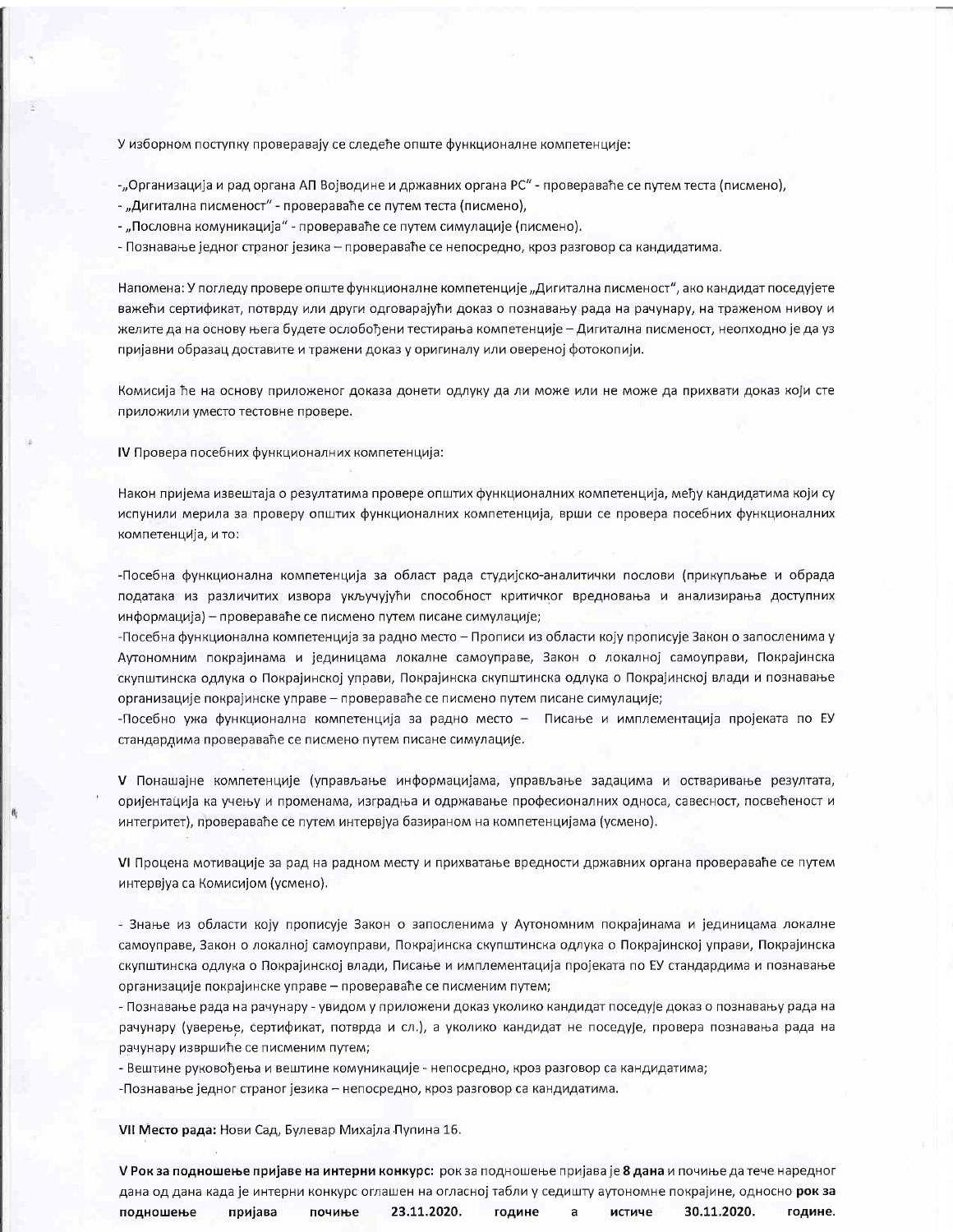VIII Лице које је задужено за давање обавештења: Прекодравац Александар, телефон: 021/487 4824

IX Датум оглашавања: 20.11.2020. године.

VIII Адреса на коју се подноси пријава: Покрајински секретаријат за регионални развој, међурегионалну сарадњу и локалну самоуправу, Булевар Михајла Пупина 16, 21000 Нови Сад, са назнаком "Интерни конкурс за попуњавање радног места Саветник за подршку развоју локалне самоуправе,.

#### Х Докази који се прилажу уз пријаву на интерни конкурс:

1. потписана пријава са адресом становања, контакт телефоном, е mail адресом и потписаном изјавом у којој се учесник интерног конкурса опредељује да ли ће сам прибавити доказе о чињеницама о којима се води службена евиденција или ће то орган учинити уместо њега;

2. биографија са наводима о досадашњем радном искуству;

3. оригинал или оверена фотокопија уверења о држављанству, не старије од 6 месеци;

4. фотокопија личне карте односно испис очитане биометријске личне карте;

5. оригинал или оверена фотокопија уверења МУП-а да кандидат није осуђиван на безусловну казну затвора од најмање шест месеци, не старије од 6 месеци;

6. оригинал или оверена фотокопија дипломе којим се потврђује стручна спрема;

7. оригинал или оверена фотокопија уверења о положеном државном стручном испиту;

8. оригинал или оверена фотокопија уверења о познавању рада на рачунару; уколико га кандидат поседује;

9. фотокопије доказа о најмање 5 година радног искуства у струци (потврде, решења, уговори, копија радне књижице и други акти из којих се може утврдити на којим пословима, са којом стручном спремом и у ком периоду је стечено радно искуство у струци);

10. Решење о распоређивању или решење да је службеник нераспоређен.

Одредбом чл. 9. ст. 3. и 4. и 103. Закона о општем управном поступку ("Службени гласник РС", број 18/2016) прописано је, између осталог, да су органи у обавези да по службеној дужности, када је то неопходно за одлучивање, у складу са законским роковима, бесплатно размењују, врше увид, обрађују и прибављају личне податке о чињеницама садржаним у службеним евиденцијама, осим ако странка изричито изјави да ће податке прибавити сама.

Докази који се прилажу уз пријаву на овај интерни конкурс, а о којима се води службена евиденција су уверење о држављанству, уверење о положеном државном стручном испиту и уверење МУП-а да кандидат није осуђиван на безусловну казну затвора од најмање шест месеци.

Учесник интерног конкурса може да се изјасни о томе да орган по службеној дужности прибави претходно наведене доказе од органа који је надлежан за вођење службене евиденције или да ће сам прибавити наведени доказ у прописаном року.

Уколико се учесник конкурса определи да орган прибави по службеној дужности наведени доказ, дужан је да се у пријави на интерни конкурс о томе посебно писмено изјасни и потпише изјаву која је саставни део интерног конкурса - (образац 1) Изјава о давању сагласности за коришћење личних података у сврху прикупљања података о наведеном доказу.

Уколико се учесник интерног конкурса определи да ће сам прибавити наведени доказ, дужан је да се у пријави на интерни конкурс о томе посебно писмено изјасни и потпише изјаву која је саставни део интерног конкурса-<u>(образац 2)</u>

XI Место, дан и време провере оспособљености, знања и вештина кандидата у изборном поступку: Са кандидатима чије су пријаве благовремене, допуштене, разумљиве, потпуне и уз које су приложени сви потребни докази и који испуњавају услове за оглашено радно место, обавиће се провера стручне оспособљености, знања и вештине у просторијама Покрајинског секретаријата за регионални развој, међурегионалну сарадњу и локалну самоуправу, Булевар Михајла Пупина 16., Нови Сад. О датуму и времену писмене и усмене провере